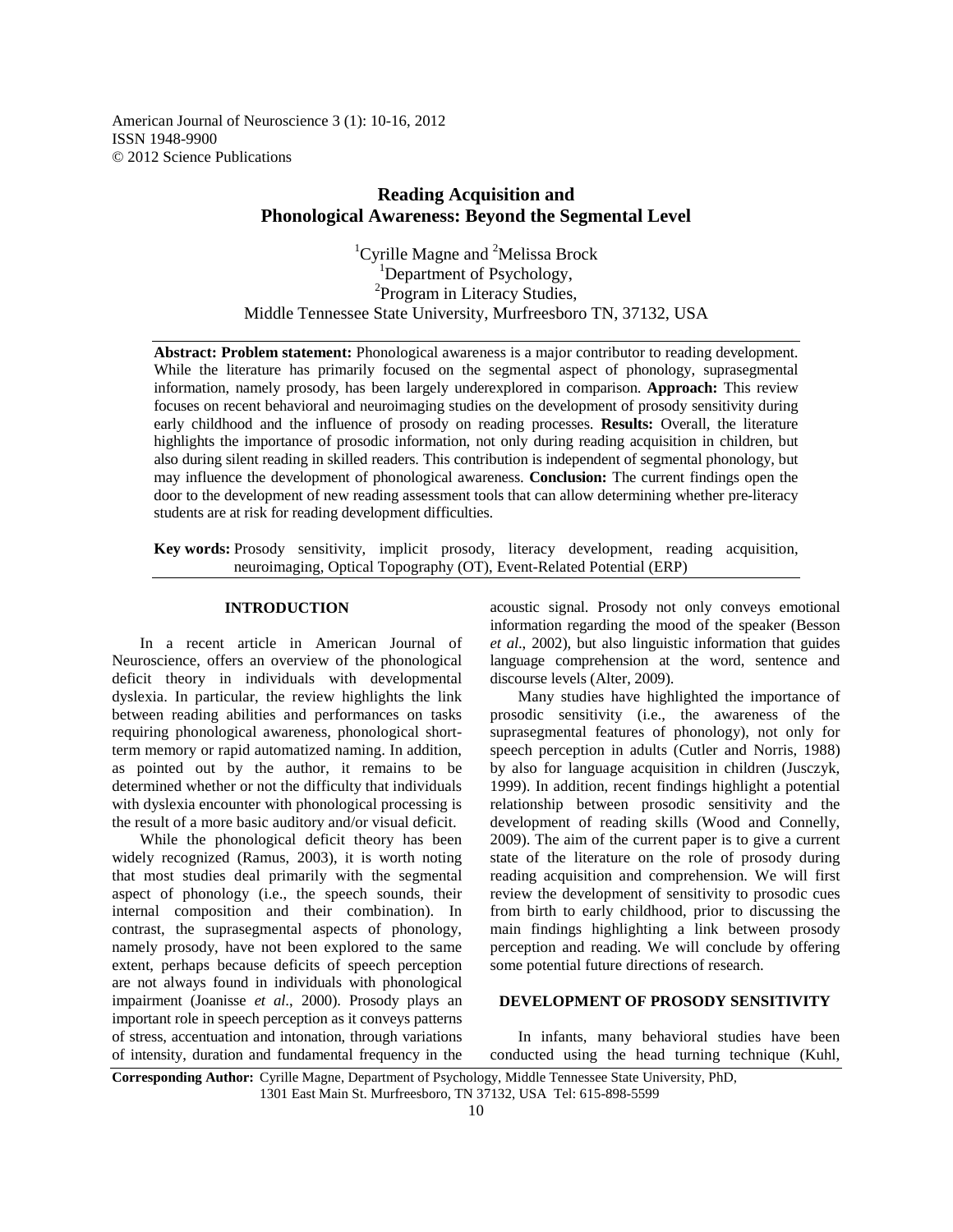2004). This procedure involves first familiarizing the infant with a repeated stimulus. Then, the length of time the infant looks in the direction of the familiar stimulus (or the speaker through which it is presented) is compared to how long the infant looks in the direction of a novel stimulus, the assumption being that the infant will look longer in the direction of the familiar stimulus. Using this procedure, several studies showed that young infants, including newborns, can discriminate between utterances from their mother tongue and those from a language from a different class of speech rhythm (Mehler *et al*., 1988; Moon *et al*., 1993; Nazzi *et al*., 1998). Moreover, 9-month-old American infants showed a preference for listening to words starting with a strong syllable, the most common stress pattern in English, compared to a weak syllable (Jusczyk *et al*., 1993). In contrast, the ability to discriminate words starting with an unstressed syllable appears to develop later, around the age of 10.5 months, as this may require the use of additional sources of information and/or different strategies (Jusczyk *et al*., 1999). Other recent studies showed that prosodic cues may also be important at an early age to detect new information in the context of a conversation (Grassmann and Tomasello, 2007; 2010).

 It should be noted that such studies require a certain amount of attention and motor control on the part of the young participants (Sambeth *et al*., 2008). In recent years, several studies have employed neuroimaging methods, which are not as reliant on attention and motor responses, to investigate the perception of prosodic cues during the first years of life. Sambeth *et al*. (2008) used Magnetoencephalography (MEG) to compare the brain responses of sleeping newborns to natural and manipulated speech stimuli. The natural stimuli consisted of Finnish Christmas carols that were sung or spoken, while manipulated versions were created by either flattening the intonation (thus rendering the speech monotonic yet still intelligible) or filtering out the formants (thus rendering semantic information unintelligible while preserving prosodic information). Results indicated that the amplitude of a particular brain response, the P1m, was larger for natural than manipulated speech, which the authors interpreted as demonstrating that newborns respond to some prosodic cues.

 In another study, Pannekamp *et al*. (2006) monitored 8-month-old infants' processing of prosodic boundaries using the Event-Related Potential (ERP) method. Infants were presented with sentences in which an intonational phrase boundary (IPh) was either present or absent after the first verb. Results revealed that IPhs elicited a positive ERP component similar to the Closure Positive Shift (CPS) previously observed in adults (Steinhauer *et al*., 1999), hence suggesting that the neural substrate for the perception of prosodic phrase boundaries is already in place in 8 month-old infants.

 Homae *et al*. (2006) used near-infrared Optical Topography (OT) to study prosodic processing in 3 month-old infants while they were listening to normal and flattened Japanese sentences. Results indicated bilateral activation of the temporo-parietal cortex in response to both normal and flattened utterances. However, the right temporo-parietal region showed significantly higher activation in response to the normal, as compared to the flattened. This not only suggests that this region is more sensitive to the pitch contours of normal prosodic speech than the even pitch of flattened speech, but that a functional differentiation between the two hemispheres is present even in infants as young as 3 months old. In a follow-up experiment with 10-month-old infants (Homae *et al*., 2007), the authors found the opposite pattern of response in the right temporoparietal region (i.e., greater activation in response to flattened speech compared to normal speech), as well as the recruitment of additional bilateral prefrontal regions in both conditions that were not observed in 3-month-old infants. Thus, a functional reorganization of the mechanisms involved in processing information related to intonation seems to occur between the ages of 3 months and 10 months.

 Wartenburger *et al*. (2007) explored the differential contributions of the left and right hemispheres during the prosodic processing of German 4-year-olds using Near-Infrared Spectroscopy (NIRS). They used normal and flattened speech stimuli as well as a hummed condition in which the phonological, semantic and syntactic information was filtered out but the intonation contour preserved. The authors found greater activation in the left frontal and temporal regions during normal speech and greater activation in the right frontotemporal regions during the hummed and flattened conditions. Thus, this study revealed that a right hemispheric specialization for prosodic processing, similar to that which has been observed in adults (Friederici and Alter, 2004; Baum and Pell, 1999; Meyer *et al*., 2002; 2003; Plante *et al*., 2002; Hesling *et al*., 2005), is also present in 4-year-olds.

 Together, the studies aforementioned provide valuable insight into the processing of linguistic prosody during the first years of life and suggest that very early in life, the neural foundations of prosodic processing begin to resemble the neural correlates observed in adulthood. In addition, they suggest that prosody sensitivity develops and may be in place, before emergence of literacy.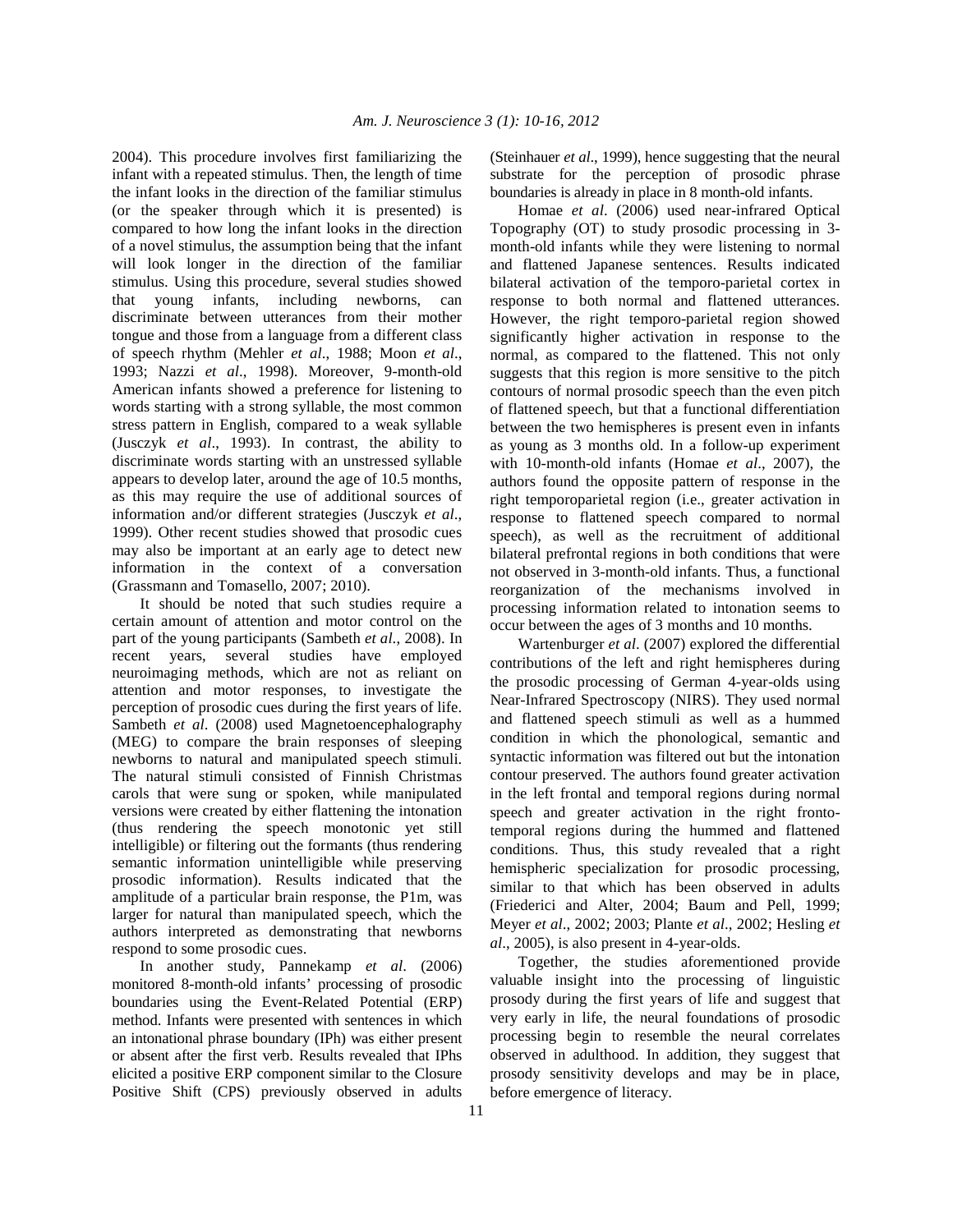# **THE RELATIONSHIP BETWEEN PROSODY SENSITIVITY AND READING SKILLS**

Over the past 10 years, the relationship between prosody and reading has been investigated by studying: the characteristics of reading prosody (i.e., reading with expression) in young readers, the relationship between prosody sensitivity and word reading, rhythm sensitivity in individuals with dyslexia and the online influence of implicit prosody during silent reading.

 Schwanenflugel *et al*. (2004) studied the relationship between second and third graders' reading prosody and their decoding and reading comprehension skills. They recorded the children's oral reading of a passage and analyzed the duration of the pauses, sentence-final pitch declination and the overall prosodic contour. Decoding and reading comprehension skills were measured using standardized tests. They found that good readers had more adult-like intonation and shorter intra- and inter-sentential pauses. Miller and Schwanenflugel (2006) replicated these results using a passage containing more syntactically complex sentences. In addition, the data suggested that different prosodic features affect distinct aspects of the reading process. In particular, they found that intonation accounted for unique variance in reading comprehension, but pause duration did not. In a longitudinal study, the same author found that the acquisition of adult-like intonation during grade 1 and 2 was a predictor of later reading comprehension during grade 3 (Miller and Schwanenflugel, 2008).

 The relationship between prosody sensitivity and reading skill has also been investigated using several custom prosody perception tasks. Whalley and Hansen (2006) developed two prosodic measures. The "DEEdee task" assessed children's ability to rely on stress, rhythm and intonation at the phrase level by requiring them to match a spoken phrase to its DEEdee version in which the prosody of the original phrase was preserved but each syllable was replaced with the reiterative syllable "dee". "The compound noun task" measured prosodic sensitivity at the word level and required students to use intonation, phrasing and pauses to distinguish between compound nouns and noun phrases (e.g., 'highchair' or 'high chair'). Performance on the DEEdee task predicted unique variance in reading comprehension while performance on the compound noun task predicted unique variance in word identification accuracy.

 Wood (2006) developed the "stress mispronunciation task" to investigate the relationship between prosody sensitivity, phonological awareness and reading at the word level. In this task, 5-7 year-old children listened to a target word that had been mispronounced with a reversed stress pattern and identified the corresponding picture. Thus, to accomplish the task, children had to mentally apply the correct stress pattern to the words. The results revealed that performance on the stress mispronunciation task was related to spelling scores, even after controlling for phonological awareness and vocabulary. Using similar mispronunciation tasks in 5-7 year-old children, sensitivity to speech rhythm was found to account for some amount of unique variance in word reading ability after controlling for age, vocabulary and phonological awareness (Holliman *et al*., 2008) as well as short-term memory and non-speech rhythm (Holliman *et al*., 2010a). In addition, performance on the mispronunciation task was predictive of reading performance one year later in 5-8 year-old children (Holliman *et al*., 2010b). Interestingly, in a recent study, Holliman *et al*. (2012) found that 10 year-old children identified as poor readers (2 years behind their chronological age) performed significantly lower on the mispronunciation task than their chronological agematched peers. Based on these findings, the authors argued that insensitivity to speech rhythm could be used as an early indicator of potential reading disorders.

 Goswami *et al*. (2002) developed a beat detection task to investigate rhythm sensitivity in individuals with dyslexia. Stimuli consisted of non-speech sound sequences made of square waves with varying rise times (i.e., the time required for the amplitude to move from minimum to maximum). After being trained on the shortest and longest rise-time stimuli, children performed a categorization task on subsequent sound sequences with rise-time varying between the two extremes. Results showed differences in rise-time perception between individuals with dyslexia and control children who were matched either by age or reading level. In addition, performance on the rise time discrimination task accounted for 25% of the variance in reading and spelling measures. Sensitivity to rise time was also found to predict phonological awareness and reading acquisition in Spanish and Chinese children, suggesting that it may be a "languageuniversal sensory deficit" (Goswami *et al*., 2011). This deficit may subsist past childhood, as difficulty in risetime perception has also been found in adults with dyslexia using similar stimuli (Thomson *et al*., 2006) and speech stimuli (Leong *et al*., 2011).

 Goswami (2002) proposed that rise time is a key parameter for detecting vowel onset in speech. The findings thus suggest that dyslexia results from a nonspeech rise time processing deficit, which leads to difficulty in acquiring appropriate phonological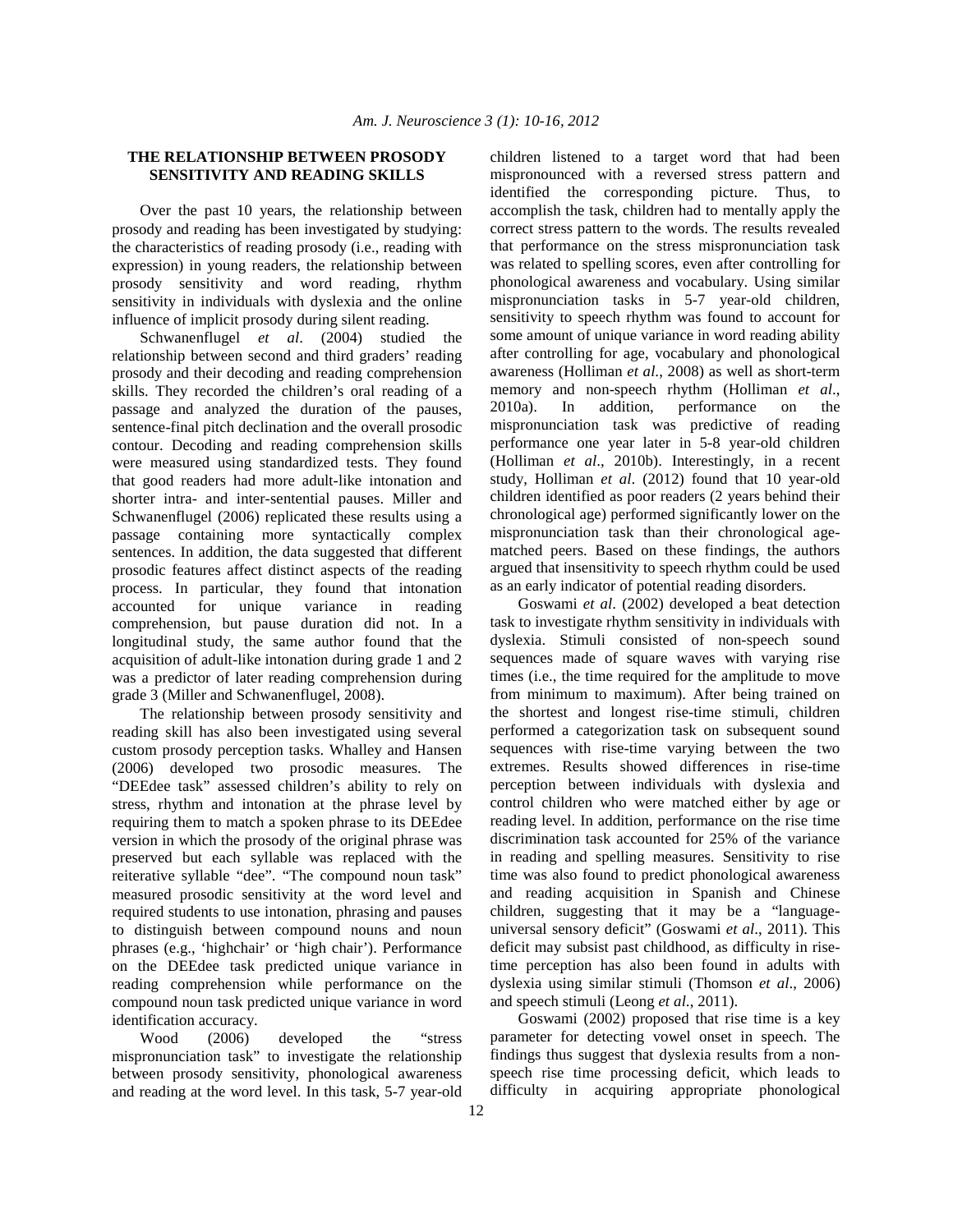representations. In line with this theory, a recent study demonstrated that sensitivity to musical meter was related to rise time perception as well as phonological awareness and literacy development (Huss *et al*., 2011). This basic sensory deficit may be caused by an increased difficulty of neural oscillations within the auditory cortex to efficiently phase-lock with the amplitude envelop (i.e., the form of the variation of amplitude) of the speech signal that carries suprasegmental information (Goswami, 2011; Hamalainen *et al*., 2012).

 While the aforementioned studies strongly suggest that prosody sensitivity plays an important role in reading development, another line of research supports the Implicit Prosody Hypothesis (Fodor and Ferreira, 1998; Fodor, 1998). This theory proposes that suprasegmental phonological information affects the online processing of sentences during silent reading. For instance, using the EEG method, Steinhauer and Friederici (2001) and Steinhauer (2003) found that the CPS component (elicited by intonational phrase boundaries during spoken sentences) was also observed during silent reading when implicit intonational phrase boundaries were indicated by commas.

 In addition to intonation, speech rhythm may also be implicitly recalled during reading. Ashby and Clifton (2005) measured eye movements while participants read sentences containing critical words with one or two stressed syllables. Words with two stresses were associated with longer reading times and more eye fixations. In another series of eyetracking experiments by Breen and Clifton (2011), participants took longer to read words with a stress pattern that did not match the expectation set by the sentence context.

 Magne *et al*. (2010) also studied the influence of implicit speech rhythm on written word recognition using EEG. Participants were visually presented with lists of five bisyllabic words. The last word of each list had either the same stress pattern or the opposite stress pattern as the previous four words. Final words that did not match the stress pattern of the previous words elicited an increased N400 component. Since the N400 is usually considered to reflect access to semantic memory (Kutas and Federmeier, 2011), the authors proposed that the stress pattern of a word is automatically processed during silent reading in English and influences its semantic processing. Interestingly, speech rhythm sensitivity has also been found to influence reading processes in Chinese (Luo and Zhou, 2010), though this language is not usually considered as stresstimed (i.e., with regular duration between successive stressed syllables) as English or German. Taken together, these results show that information regarding the stress

pattern of a word is part of its representation and automatically activated during silent reading.

#### **CONCLUSION**

 Past research on prosody has highlighted its important role for many aspects of speech perception and language comprehension. It is thus not surprising that a better understanding of the role of different prosodic features may have many important implications. Overemphasizing the prosodic component (for instance, singing and listening to songs) may also enhance the learning of a foreign language (Pawanchik *et al*., 2010). In addition, a better understanding of prosody is relevant for speech processing technologies such as automatic speech recognition or text-to-speech synthesis. Accurate modeling of the pitch contour (conveying information regarding stress and intonation) is particularly important to preserve an accurate representation of the prosody of the speech signal for speech recognition (Chomphan, 2010; 2011; Faycal *et al*., 2010) and speech processing by cochlear implant (Rouiha *et al*., 2008).

 In the present review, we argue that an increasing number of recent studies demonstrate that prosody may also be a key player in the processing of the visual form of language (i.e., reading). Prosodic information may especially be important for the acquisition of accurate phonological representations of one's native language and may still be used implicitly by skilled readers during the reading process. It should be noted, however, that a majority of the studies reviewed here used tasks measuring prosodic sensitivity at the word level. It thus remains to be determined whether prosody sensitivity at the sentence level plays a role in reading. Still, we believe that the existing results already have potential implications for classroom practice and suggest that developing oral language skills and word pronunciation (for instance through the use of creative drama activities, as found by Ulas (2008) should perhaps be a main focus in the primary school years. In addition, because prosodic sensitivity is well developed in typical children by the time literacy instruction starts, this new literature opens the door to the development of new assessment tools for early detection of children at risk for reading difficulties.

### **ACKNOWLEDGEMENT**

 The researchers would like to thank Reyna Gordon for helpful comments on an earlier version of the manuscript.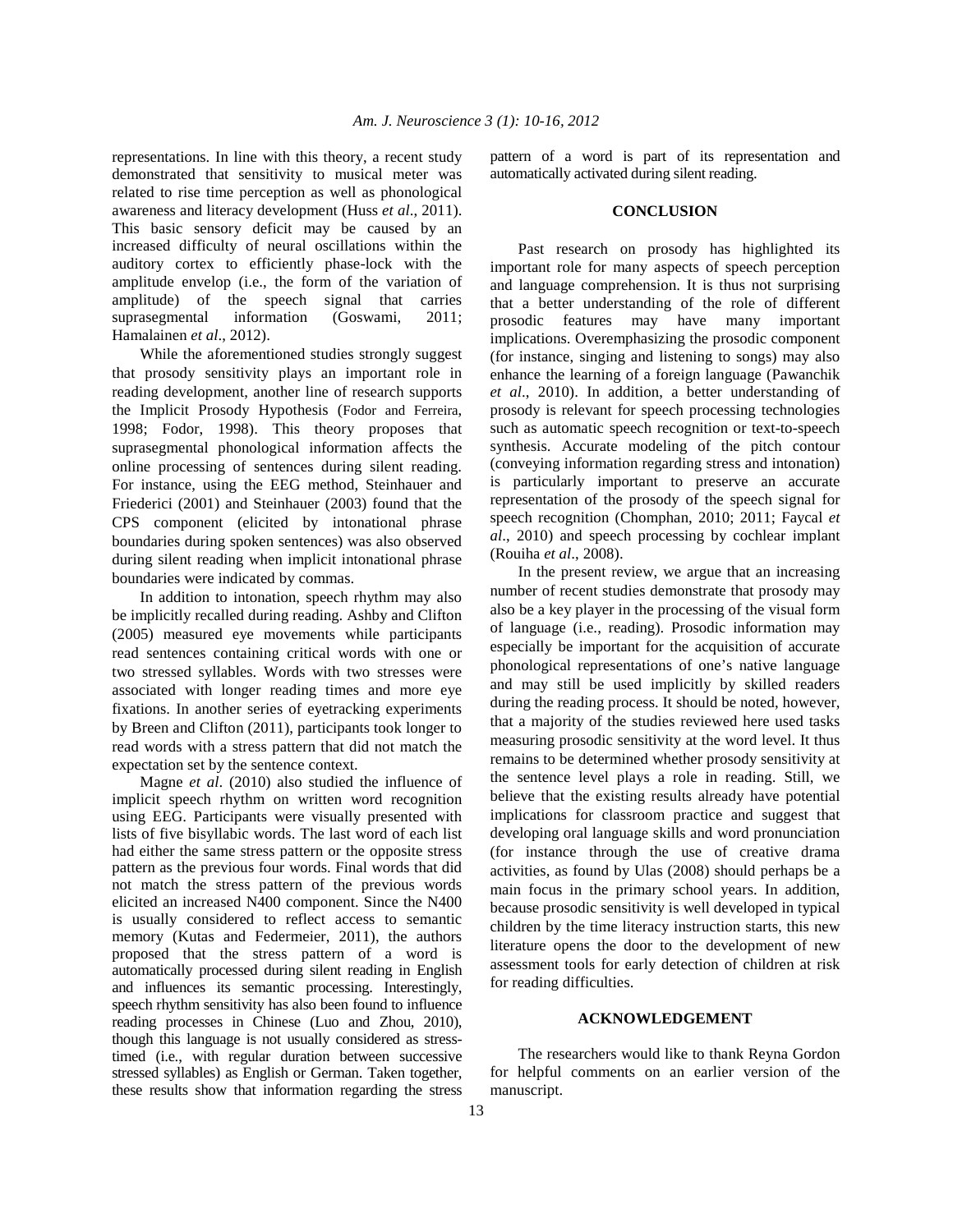#### **REFERENCES**

- Alter, K.U., 2009. Brain Talk: Discourse with and in the Brain. 1st Edn., Lunds Universitet, Lund, ISBN: 9789163355615, pp: 334.
- Ashby, J. and C. Clifton, 2005. The prosodic property of lexical stress affects eye movements during silent reading. Cognition, 96: B89-B100. DOI: 10.1016/j.cognition.2004.12.006
- Baum, S.R. and M.D. Pell, 1999. The neural bases of prosody: Insights from lesion studies and neuroimaging. Aphasiology, 13: 581-608. DOI: 10.1080/026870399401957
- Besson, M., C. Magne and D. Schon, 2002. Emotional Prosody: Sex differences in sensitivity to speech melody. Trends Cogn. Sci., 6: 405-407. DOI: 10.1016/S1364-6613(02)01975-7
- Breen, M. and C. Jr. Clifton, 2011. Stress matters: Effects of anticipated lexical stress on silent reading. J. Memory Lang., 64: 153-170. DOI: 10.1016/j.jml.2010.11.001
- Chomphan, S., 2010. Structural modeling of fundamental frequency contour for Thai expressive speech. J. Comput. Sci., 6: 330-335. DOI: 10.3844/jcssp.2010.330.335
- Chomphan, S., 2011. Analytical study on fundamental frequency contours of Thai tones using tonegeometrical model. J. Comput. Sci., 7: 379-386. DOI: 10.3844/jcssp.2011.379.386
- Cutler, A. and D. Norris, 1988. The role of strong syllables in segmentation for lexical access. J. Exp. Psychol., 14: 113-121. DOI: 10.1037/0096- 1523.14.1.113
- Faycal, Y., B. Mesaoud and B. Lotfi, 2010. Prosody modification of standard Arabic speech using combining synchronous overlap and add with fixed-synthesis algorithm and multi level discrete wavelet transform. J. Comput. Sci., 6: 392-405. DOI: 10.3844/jcssp.2010.392.405
- Fodor, J.D. and F. Ferreira, 1998. Reanalysis in Sentence Processing. 1st Edn., Springer, Dordrecht, ISBN: 9780792350996, pp: 412.
- Fodor, J.D., 1998. Learning to parse? J. Psycholinguist. Res., 27: 285-319. DOI: 10.1023/A:1023258301588
- Friederici, A.D. and K. Alter, 2004. Lateralization of auditory language functions: A dynamic dual pathway model. Brain Lang., 89: 267-276. DOI: 10.1016/S0093-934X(03)00351-1
- Goswami, U., 2011. A temporal sampling framework for developmental dyslexia. Trends Cogn. Sci., 15: 3-10. DOI: 10.1016/j.tics.2010.10.001
- Goswami, U., H.L. Wang, A. Cruz, T. Fosker and N. Mead *et al*., 2011. Language-universal sensory deficits in developmental dyslexia: English, Spanish and Chinese. J. Cogn. Neurosci., 23: 325- 337. DOI: 10.1162/jocn.2010.21453
- Goswami, U., J. Thomson, U. Richardson, R. Stainthorp and D. Hughes *et al*., 2002. Amplitude envelope onsets and developmental dyslexia: A new hypothesis. P. Nat. Acad. Sci. USA, 99: 10911-10916. DOI: 10.1073/pnas.122368599
- Grassmann, S. and M. Tomasello, 2007. Two-year-olds use primary sentence accent to learn new words. J. Child Lang., 34: 677-687. DOI: 10.1017/S0305000907008021
- Grassmann, S. and M. Tomasello, 2010. Prosodic stress on a word directs 24-month-olds' attention to a contextually new referent. J. Prgmatics, 42: 3098- 3105. DOI: 10.1016/j.pragma.2010.04.019
- Hamalainen, J.A., A. Rupp, F. Soltész, D. Szücs and U. Goswami, 2012. Reduced phase locking to slow amplitude modulation in adults with dyslexia: An MEG study. NeuroImage, 59: 2952-2961. DOI: 10.1016/neuroimage.2011.09.075
- Hesling, I., S. Clement, M. Bordessoules and M. Allard, 2005. Cerebral mechanisms of prosodic integration: Evidence from connected speech. NeuroImage, 24: 937-947. DOI: 10.1016/j.neuroimage.2004.11.003
- Holliman, A.J., C. Wood and K. Sheehy, 2008. Sensitivity to speech rhythm explains individual differences in reading ability independently of phonological awareness. Brit. J. Dev. Psychol., 26: 357-367. DOI: 10.1348/026151007X241623
- Holliman, A.J., C. Wood and K. Sheehy, 2010a. The contribution of sensitivity to speech rhythm and non-speech rhythm to early reading development. Educ. Psychol., 30: 247-267. DOI: 10.1080/01443410903560922
- Holliman, A.J., C. Wood and K. Sheehy, 2010b. Does speech rhythm sensitivity predict children's reading ability 1 year later? J. Educ. Psychol., 102: 356-366. DOI: 10.1037/a0018049
- Holliman, A.J., C. Wood and K. Sheehy, 2012. A crosssectional study of prosodic sensitivity and reading difficulties. J. Res. Reading, 35: 32-48. DOI: 10.1111/j.1467-9817.2010.01459.x
- Homae, F., H. Watanabe, T. Nakano and G. Taga, 2007. Prosodic processing in the developing brain. Neurosci. Res., 59: 29-39. DOI: 10.1016/j.neures.2007.05.005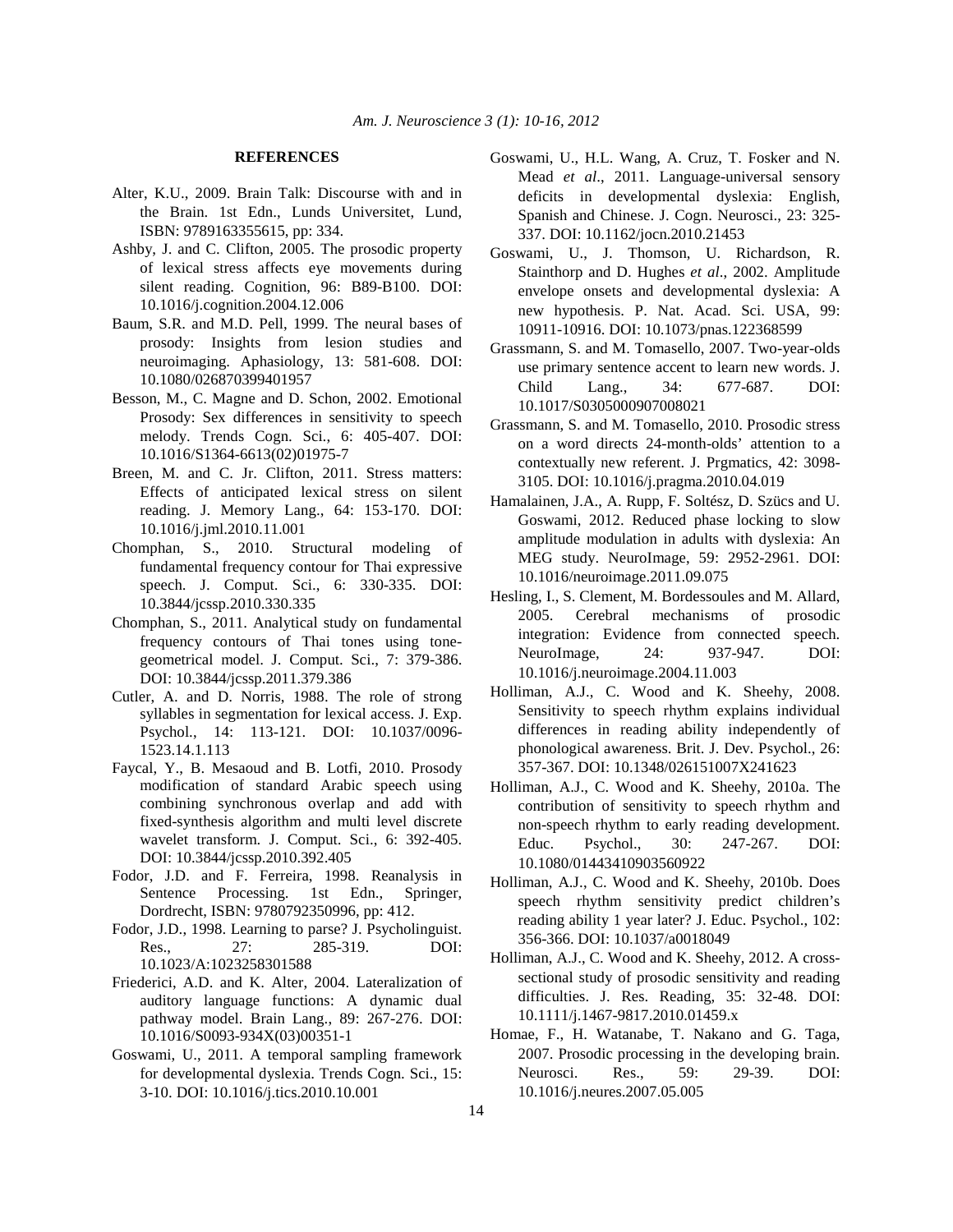- Homae, F., H. Watanabe, T. Nakano, K. Asakawa and G. Taga, 2006. The right hemisphere of sleeping infant perceives sentential prosody. Neurosci. Res., 54: 276-280. DOI: 10.1016/j.neures.2005.12.006
- Huss, M., J.P. Verney, T. Fosker, N. Mead and U. Goswami, 2011. Music, rhythm, rise time perception and developmental dyslexia: Perception of musical meter predicts reading and phonology. Cortex, 47: 674-689. DOI: 10.1016/j.cortex.2010.07.010
- Joanisse, M.F., F.R. Manis, P. Keating and M.S. Seidenberg, 2000. Language deficits in dyslexic children: Speech perception, phonology and morphology. J. Exp. Child Psychol., 77: 30-60. DOI: 10.1006/jecp.1999.2553
- Jusczyk, P.W., 1999. How infants being to extract words from speech. Trends Cogn. Sci., 3:323-328. DOI: 10.1016/S1364-6613(99)01363-7
- Jusczyk, P.W., A. Cutler and N. Redanz, 1993. Infants' Preference for the predominant stress patterns of English words. Child Dev., 64:675-687. DOI: 10.2307/1131210
- Jusczyk, P.W., D. Houston and M. Newsome, 1999. The beginnings of word segmentation in Englishlearning infants. Cogn. Psychol., 39: 159-207. DOI: 10.1006/cogp.1999.0716
- Kuhl, P.K., 2004. Early language acquisition: Cracking the speech code. Nat. Rev. Neurosci., 5: 831-843. DOI: 10.1038/nrn1533
- Kutas, M. and K.D. Federmeier, 2011. Thirty years and counting: finding meaning in the N400 component of the Event-Related Brain Potential (ERP). Annu. Rev. Psychol., 62: 621-647. DOI: 10.1146/annurev.psych.093008.131123
- Leong, V., J. Hamalainen, F. Soltesz and U. Goswami, 2011. Rise time perception and detection of syllable stress in adults with developmental dyslexia. J. Mem. Lang., 64: 59-73. DOI: 10.1016/j.jml.2010.09.003.
- Luo, Y. and X. Zhou, 2010. ERP evidence for online processing of rhythmic pattern during Chinese sentence reading. NeuroImage, 49: 2836-2849. DOI: 10.1016/j.neuroimage.2009.10.008
- Magne, C., R.L. Gordon and S. Midha, 2010. Influence of metrical expectancy on reading words: An ERP study. Middle Tennessee State University, Murfreesboro, TN.
- Mehler, J., P. Jusczyk, G. Lambertz, M. Halsted and J. Bertoncini *et al*., 1988. A precursor of language acquisition in young infants. Cognition, 29: 143- 178. DOI: 10.1016/0010-0277(88)90035-2
- Meyer, M., K. Alter and A.D. Friederici, 2003. Towards the cerebral substrates of sentence-level syntactic and prosodic processing. J. Neurolinguist., 16: 277-300. DOI: 10.1016/S0911- 6044(03)00026-5
- Meyer, M., K. Alter, A.D. Friederici, G. Lohmann and D.Y. Von Cramon, 2002. FMRI reveals brain regions mediating slow prosodic modulations in spoken sentences. Hum. Brain Mapp., 17: 73-88. DOI: 10.1002/hbm.10042
- Miller, J. and P.J. Schwanenflugel, 2006. Prosody of syntactically complex sentences in the oral reading of young children. J. Educ. Psychol., 98: 839-853. DOI: 10.1037/0022-0663.98.4.839
- Miller, J. and P.J. Schwanenflugel, 2008. A longitudinal study of the development of reading prosody as a dimension of oral reading fluency in early elementary school children. Read. Res. Quart., 43:336-354. DOI: 10.1598/RRQ.43.4.2
- Moon, C., R.P. Cooper and W.P. Fifer, 1993. Twodays-olds prefer their native language. Infant Behav. Dev., 16:495-500. DOI: 10.1016/0163- 6383(93)80007-U
- Nazzi, T., C. Floccia and J. Bertoncini, 1998. Discrimination of pitch contours by neonates. Infant Behav. Dev., 21:779-784. DOI: 10.1016/S0163-6383(98)90044-3
- Pannekamp, A., C. Weber and A.D. Friederici, 2006. Prosodic processing at the sentence level in infants. NeuroReport, 17: 675-678. DOI: 10.1097/00001756-200604240-00024
- Pawanchik, S., A.A. Kamil and F.H. Yahaya, 2010. Indigenous students and the learning of English. J. Soc. Sci., 6: 443-446. DOI: 10.3844/jssp.2010.443.446
- Plante, E., M. Creusere and C. Sabin, 2002. Dissociating sentential prosody from sentence processing: Activation interacts with task demands. Neuroimage, 17: 401-410. DOI: 10.1006/nimg.2002.1182,
- Ramus, F., 2003. Developmental dyslexia: Specific phonological deficit or general sensorimotor dysfunction? Curr. Opin. Neurobiol., 13: 212-218. DOI: 10.1016/S0959-4388(03)00035-7
- Rouiha, K., D. Bachir and B. Ali, 2008. Analysis of speech processing strategies in cochlear implants. J. Comput. Sci., 4: 372-374. DOI: 10.3844/jcssp.2008.372.374
- Sambeth, A., K. Ruohio, P. Alku, V. Fellman and M. Huotilainen, 2008. Sleeping newborns extract prosody from continuous speech. Clin. Neurophysiol., 119: 332-341. DOI: 10.1016/j.clinph.2007.09.144